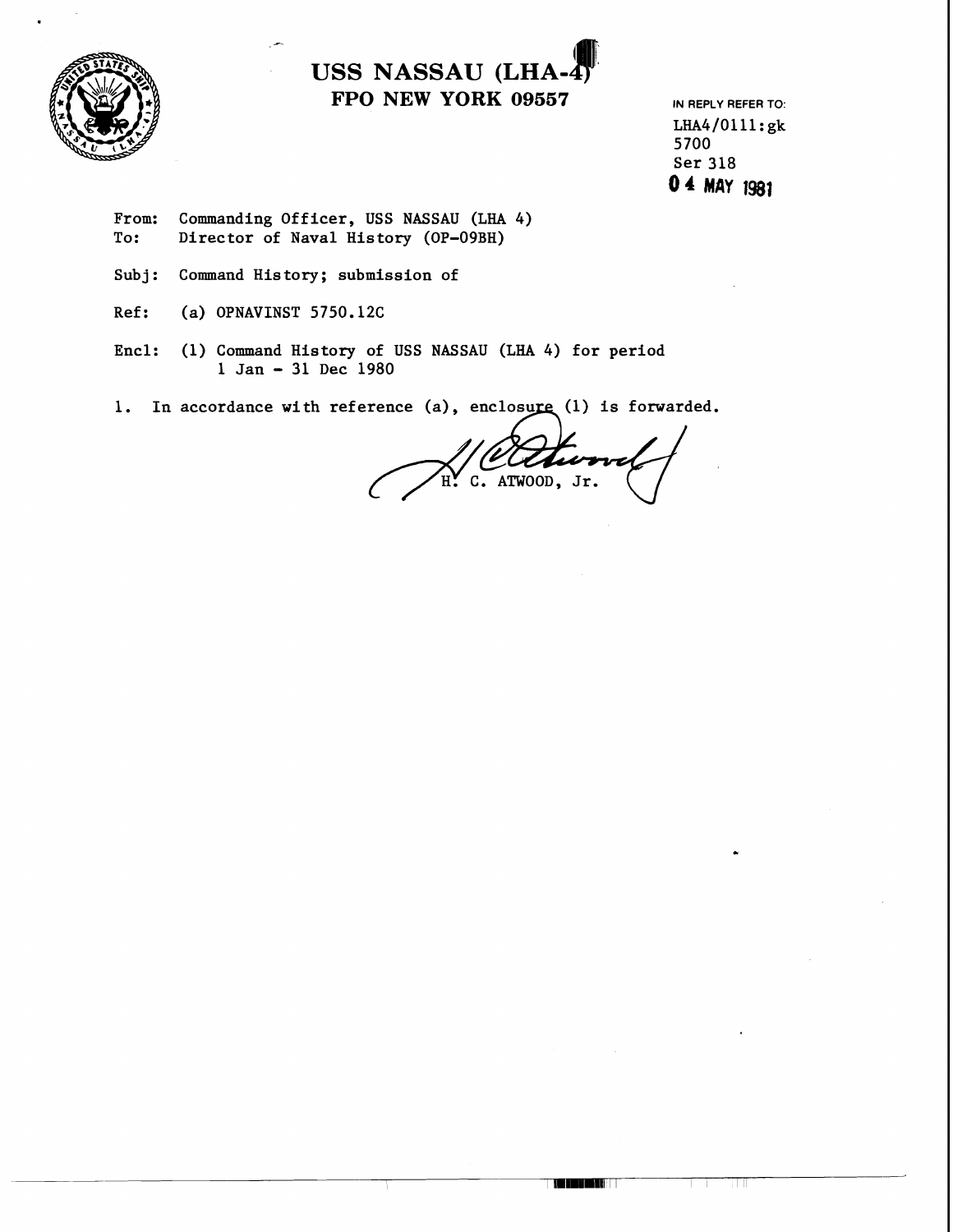## COMMAND HISTORY OF USS NASSAU (LHA 4) 1 JAN - 31 DEC 80

With the beginning of the new year, 1980, USS NASSAU (LHA 4) continued shakedown/training operations that commenced following her commissioning. During the first two weeks in January, NASSAU steamed to Andros Islands, in the Bahamas, and, on 14 January, conducted ship's equipment accuracy tests at the Atlantic Fleet Underwater Systems Test Center (AUTEC) Range. This particular cruise marked the first time that NASSAU had embarked male dependents aboard as guests of the crew. During the return transit to homeport, she accomplished another major milestone in her brief career. During the morning and early af ternoon of 18 January, while steaming through the Onslow Bay Operating Area off the coast of North Carolina, NASSAU successfully completed qualifications for the operation of the AV-8A Harrier jet aircraft; she became certified to launch and recover the VSTOL (Vertical/Short take off and landing) aircraft.

The remainder of January was spent in homeport preparing for Final Contract Trials. On the 29th of January, she was underway in the Virginia Capes Operating Area for Final Contract Trial preparations; the rehearsal was shortened by a winter storm that caused her early return to homeport. Following intensive inport preparations, NASSAU was underway again on 11 February with the Navy's Board of Inspection and Survey onboard for Final Contract Trials. Three intensive days of tests, drills and demonstrations followed and on 16 February, the Trials were completed. NASSAU was fully accepted by the U.S. Navy and another major milestone had been achieved.

During the weekend of 1 March, the worst winter storm of the century struck the Southeastern Virginia area. Despite over 18 inches of snow that virtually paralyzed the Tidewater Virginia area, NASSAU was<br>busily preparing for her next operational exercise: CINCLANTFLT LHA busily preparing for her next operational exercise: Caribbean Operations, a 34 day training cruise through the Caribbean Sea and South Atlantic Ocean in response to President Carter's decision to increase U.S. Naval visibility in that vital area of U.S. interest. On the afternoon of 6 March she was underway and on the morning of 7 March, while at anchorage at Morehead City, North Carolina, she embarked personnel, equipment, helicopters and AV-8A Harriers of the 2nd Marine Division who would sail south with her. On the morning of 10 March, NASSAU arrived in her namesake, NASSAU, New Providence Island, the Bahamas, and later that morning, Admiral Harry D. Train, 11, U.S. Navy, Commander in Chief, U.S. Atlantic Fleet/Commander in Chief, Atlantic broke his flag aboard; for the next two weeks, NASSAU would serve as the flagship for the U.S. Atlantic Fleet Commander. Following a highly successful port visit, NASSAU was underway on the morning of 12 March and on 14 March anchored at Santo Domingo, Dominican Republic. Departing the 16th of March, she anchored at Ft. De France, Martinique on 18 March, departing on 19 March; on 20 March she anchored at Bridgetown, Barbados, departing during the evening of 21 March; she completed the first half of the cruise when anchored at Kingstown, St. Vincent on 22 March. On the morning of 23 March, Admiral Train departed NASSAU to return to his headquarters in Norfolk, Virginia and Vice Admiral John D. Johnson, Jr., U.S. Navy Commander Naval Surface Force,

Enclosure (1)

2

<u>a kacamatan ing Pa</u>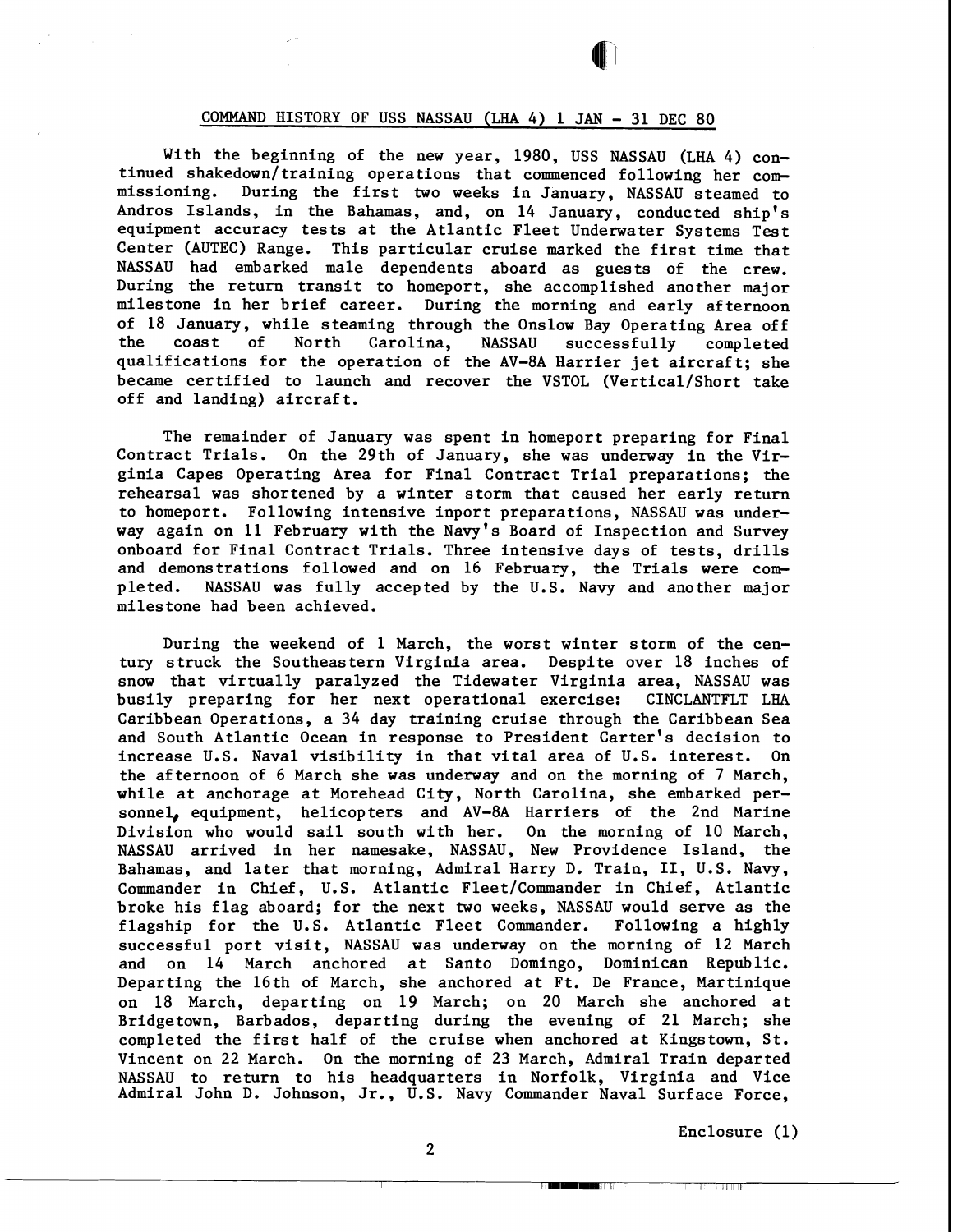

U.S. Atlantic Fleet broke his flag aboard. For the next two weeks of Caribbean Operations NASSAU would serve as the flagship for the Atlantic Fleet Surface Force Commander.

On 23 March, NASSAU departed Kingstown and steamed toward the coast of Venezuela, anchoring at La Guaira, Venezuela on 25 March. During the five day visit to that ocean port gateway at Caracas, she was underway each af ternoon for air shows and other amphibious demonstrations, returning to anchorage each evening. On 29 March she departed La Guaira and arrived at Colon, Panama on the afternoon of 1 April for her final port visit of the cruise. NASSAU departed Colon on 3 April for the return transit, and on the morning of 6 April, while off the coast of Key West, Florida, Vice Admiral Johnson and his staff departed via helicopter. NASSAU continued steaming homeward, and arrived in Norfolk on the morning of 9 April, after debarking her HC-6 detachment and the Marines of the 2nd Marine Division on the morning of 8 April while again at anchorage at Morehead City, North Carolina.

During each port visited throughout the cruise, NASSAU and her embarked units literally opened the doors. Air shows in each port featured the AV-8A VSTOL Harrier aircraft as well as demonstrations by the CH-46 Sea Knight and CH-53 Sea Stallion helicopters which were aboard. Additionally, since the majortity of the port visits were conducted from anchorage, well deck operations by amphibious landing craft were extensively utilized. Open house was held in every port, and static displays of various Marine Corps weapons systems; from M-60 tanks, 150mm howitzers to tracked amphibian vessels were placed on display. The ship's hangar and flight decks were extensively decorated as NASSAU'S two embarked Commanders hosted receptions in honor of various high ranking, civilian and military officials. In all, during the seven port visits, NASSAU and her embarked units hosted over 20,000 visitors during official receptions and ship visits open to the general public. The number of people who witnessed her air shows are unknown; estimates from Santo Domingo alone exceeded 30,000 spectators viewing from the shoreline.

Not only was NASSAU'S cruise a display of military capabilities and readiness, it was a good will tour as well. The Atlantic Fleet Show Band was embarked and performed concerts in each port, climaxed by a "Battle of the Bands" with the Panamanian National Guard Band in Colon. Additionally, the band and the CINCLANTFLT Marine Honor Guard performed an impressive sunset parade each evening in every port. Various NASSAU sporting teams accepted challenges from local teams, further solidifying people-to-people relations. Local good will projects were accomplished in each port as volunteers assisted in painting schools, visiting retirement homes and performed other civic action programs; while in port at Panama, NASSAU'S entire medical team was transported by helicopter to the interior to provide treatment and diagnostic services for needy people in the remote village of Las Cruces. The good will fostered between the host nationals and crew while in a liberty status further

Enclosure (1)

The Country of the Country of the

**3**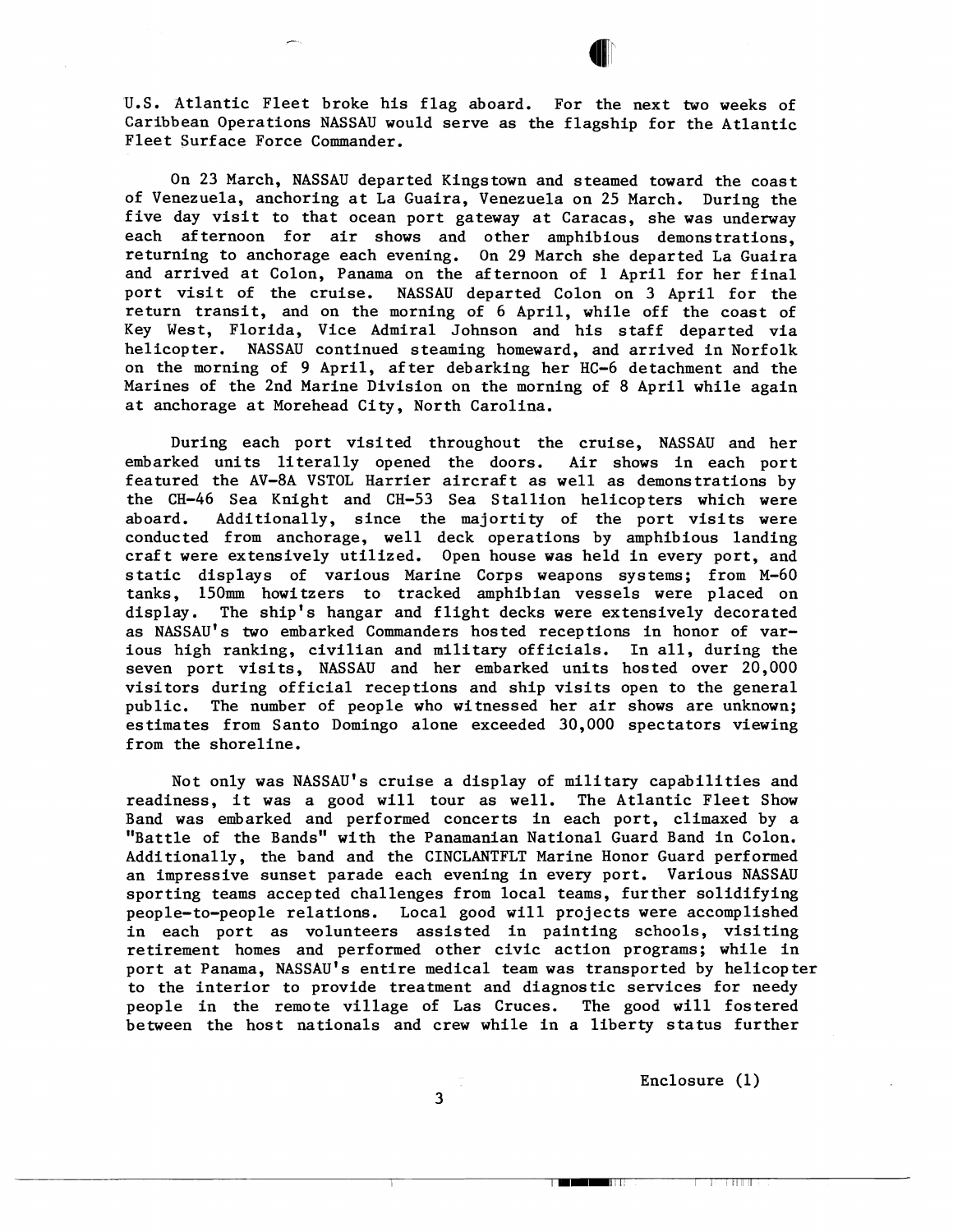cemented the relations that were a focal point for the entire cruise. In recognition of the success of the mission, the Secretary of the Navy, in officially commending NASSAU and her crew, stated:

<sup>11</sup>. . . . .During the thirty-four day period, the ship steamed over 6,000 nautical miles, visiting seven Caribbean ports and utilizing aerial demonstrations, static displays, people-to-people programs, general visiting, civic action projects, and personal contacts. The positive impressions created by the Marine Corps flight demonstrations and static disp1ays;the goodwill generated by organized civic action projects, band concerts, and sporting events; and the personal contact by crewmembers on liberty all contributed to the projection of the United states' interest in maintaining military and political stability in all countries of the Caribbean region."

After her return to homeport on 9 April NASSAU enjoyed a brief upkeep period and on 17 April was underway again enroute to New York City. She moored on 18 April and her crew enjoyed a weekend liberty visit to New York. Departing on 21 April, NASSAU anchored at the explosives anchorage in Hampton Roads Harbor on 22 April. While at anchorage, she off-loaded her supply of ship's ammunition and LFORM (Landing Force Operational Reserve Material (Marine supplies and munitions) and returned pierside at the Naval Station, Norfolk, on 24 April. This off-load was effected in preparation for entering Norfolk Naval Shipyard on 15 May to begin Post Shakedown Availability (PSA).

Upon completion of the LFORM off-load, and upon return to homeport, NASSAU began extensive preparation for her Post Shakedown Availability. On 13 May, NASSAU departed the Naval Station, Norfolk, and moored at the Naval Fuel Depot at Craney Island. Upon completion of defueling, she arrived at the Norfolk Naval Shipyard, Portsmouth on 15 May and commenced her ten month long Post Shakedown Availability. Scheduled for completion during the Post Shakedown Availability were intensive modification to the ship's propulsion plant and automatic cargo handling system; additionally, additional office plans for the AIMD department were constructed as well as extensive upgrading to the ship's major weapons and computer system. For the ship's crew, in addition to monitoring and assisting in the modification projects being undertaken by the shipyard, the emphasis shifted to training. For the remainder of the calendar year, over 8800 man-days, totaling in excess of 70,000 hours, of formal schools training were accomplished and documented. Additionally, extensive on-the-job training programs were effected and many crew members performed temporary additional duty aboard various deploying units of the Atlantic Fleet.

Although the environment onboard NASSAU changed markedly with her entry into the shipyard, general significant events occurred. On the 15 th of July, during ceremonies conducted onboard USS SPARATANBURG COUNTY (LST 1192) NASSAU was officially presented the Meritorious Unit Commendation for her performance at Guantanamo Bay for REINFORCEX 1-79 the previous year. On 28 July, she celebrated her first year in commission with a ship-wide picnic, and, on **9** August, in ceremonies held aboard in

Enclosure (1)

**TEST TRITTS** 

The Library of Section

4